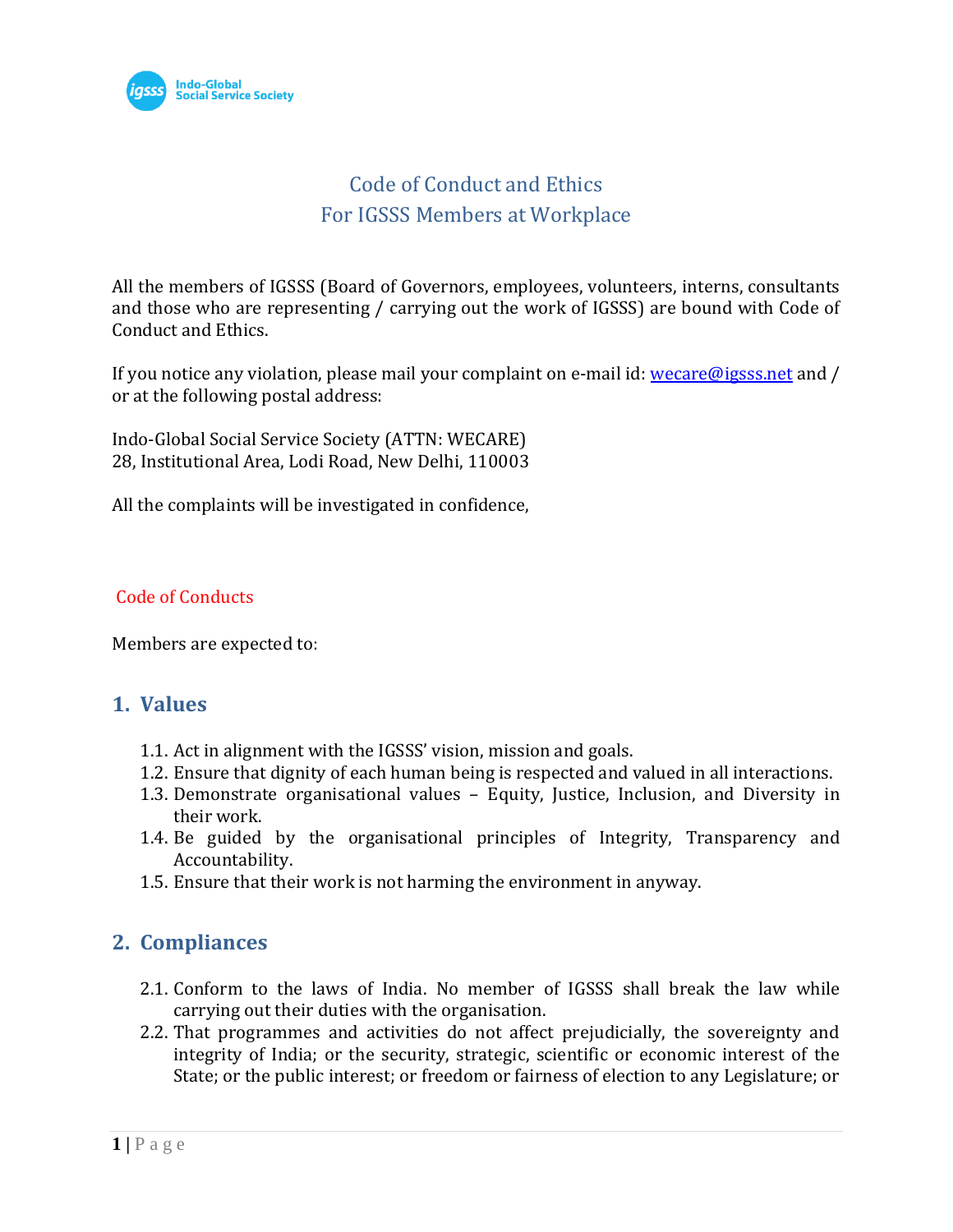

friendly relations with any foreign State; or harmony between religious, racial, social, linguistic or regional groups, castes or communities.

2.3. Members comply with all the policies of IGSSS like HR policy, Child Safeguarding policy, Gender Policy, Prevention of Sexual Harassment at Workplace Policy, Information and Technology guideline, Communication policy. Partnership Policy, and any other policy as circulated time to time.

## **3. Working with the Community and Partners**

The members of IGSSS will always behave in a manner that reflects our commitment to bring uplifting and liberating transformation to the people and communities we work with. This must be seen in all our interactions within and outside IGSSS. We will act responsibly as stewards of resources, knowledge and the goodwill of all we work and engage with.

Our language, behaviour and actions will be gender sensitive, culturally tolerant, communally unbiased and at no time promoting or encouraging any form of discrimination on the grounds of sex, sexual orientation, gender, caste, race, religion, age, community, and/ or physical challenges.

- 3.1. Make continuous efforts in reaching out to the most marginalised communities in the projects.
- 3.2. Act as a facilitator and base our actions on the belief that all people and communities have a right to play an active and influential part in shaping decisions that affect their development.
- 3.3. Follow "Do No Harm" principles in anticipating and responding to intended/unintended consequences of the actions.
- 3.4. Be a steward of resources.
- 3.5. Work with partners on the principles of equity, justice and accountability by facilitating mutual respect and recognition of each other's skills, knowledge, capacities and differences.
- 3.6. Exercise due care and understanding in participating in political/religious/ cultural events such that the image of IGSSS is not associated with any community / cultural group, religion or political group/ party and that the sentiments, feelings of those we work with are not hurt or slighted in any manner.

# **4. Conduct at Workplace**

- 4.1. Abstain from intake of alcohol or drugs during working hours or within office premises.
- 4.2. Refrain from carrying arms and explosives in the workplace.
- 4.3. Not indulge in sexual harassment, sexual misdemeanours to any colleague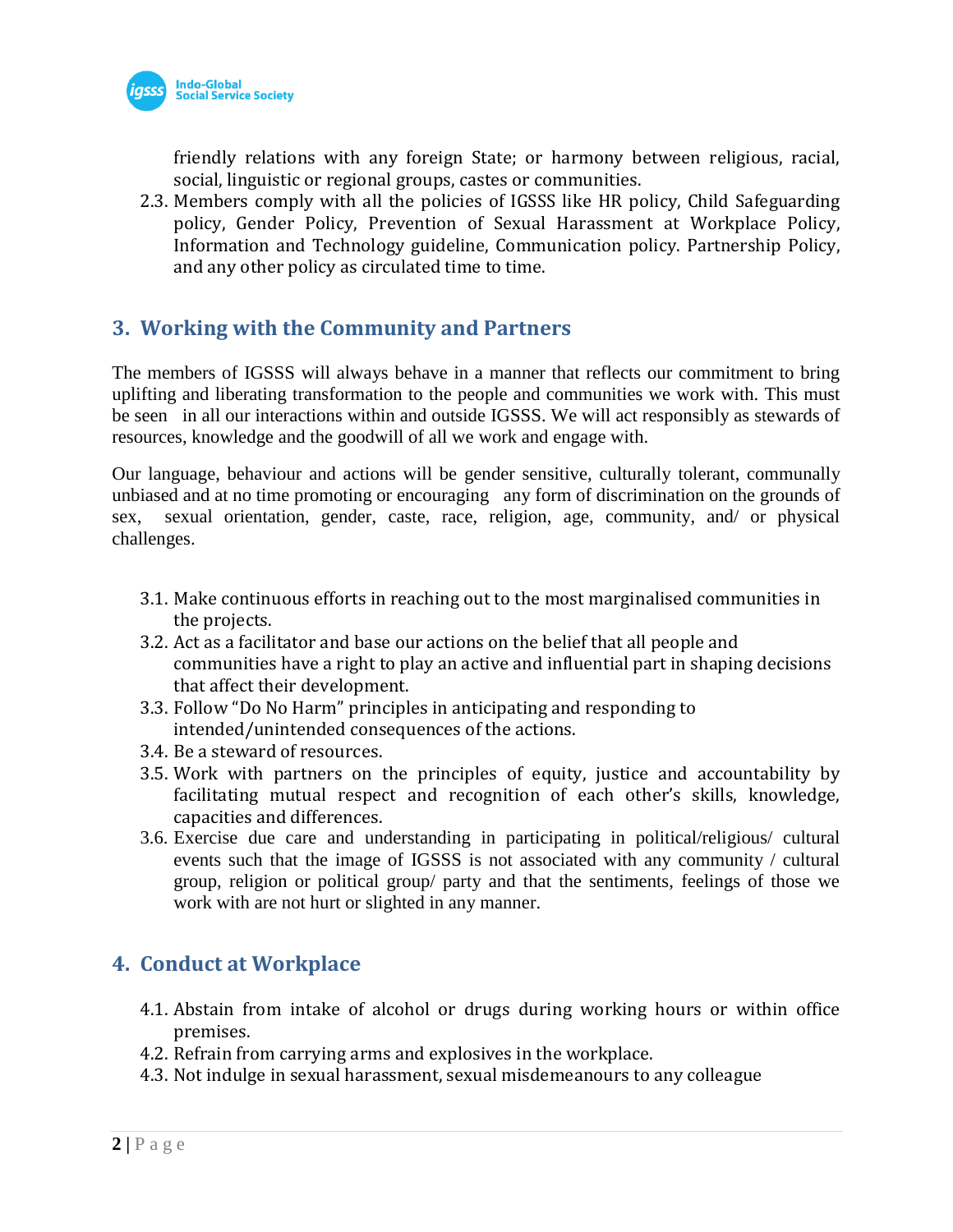

- 4.4. Treat IGSSS' property, whether material or intangible, with respect and care. The equipment is not to be misused or used frivolously.
- 4.5. Do not abuse employment benefits which will include time off, insurance, facilities, subscriptions or other benefits as offered by IGSSS.
- 4.6. Refrain from physical violence and verbal abuse towards staff, partners, and communities.

# **5. Financial Integrity, Accountability and Transparency**

- 5.1. Comply with IGSSS' zero tolerance policy towards misappropriation of funds and property, fraud, providing false information, accepting any form of gratification, and abuse of administrative rules and procedures for monetary gain.
- 5.2. Avoid accepting gifts or hospitality from clients, communities or partners.
- 5.3. Discourage and abstain from participating in any ostentatious display organized by community, partners, etc. to celebrate or acknowledge visits/presence/achievements.

### **6. Communication**

- 6.1. Not disclose any confidential information relating to the organisations work to any outsider, nor defame IGSSS or a colleague.
- 6.2. Take permission before sharing organisation's work for publication or dissemination to any person, group or agency.
- 6.3. Agree that any report, document, tape recordings, speeches, photographs, manuals, plans, model programme designs, proposals, research materials, charts, audiovisual presentation and other training material or devices, articles or manuscripts, or public relations materials or any other products requested by the organisation as part of employee's job will remain, in their entirety, as the exclusive property of the organisation.

## **7. Conflict of Interest**

- 7.1. Not get into commercial dealings on behalf of IGSSS with parties in whom they, their friends, families or colleagues have a direct financial interest or connection, or indulge in any dishonesty with its funds and work, or act in a way which will procure undue enrichment for ourselves or others.
- 7.2. Not exercise their authority as conferred by IGSSS in eliciting favours of any kind from staff or external stakeholders / parties.
- 7.3. Disclose conflict of interest in advance of any official work and follow organisational guidelines as prescribed in HR manual.